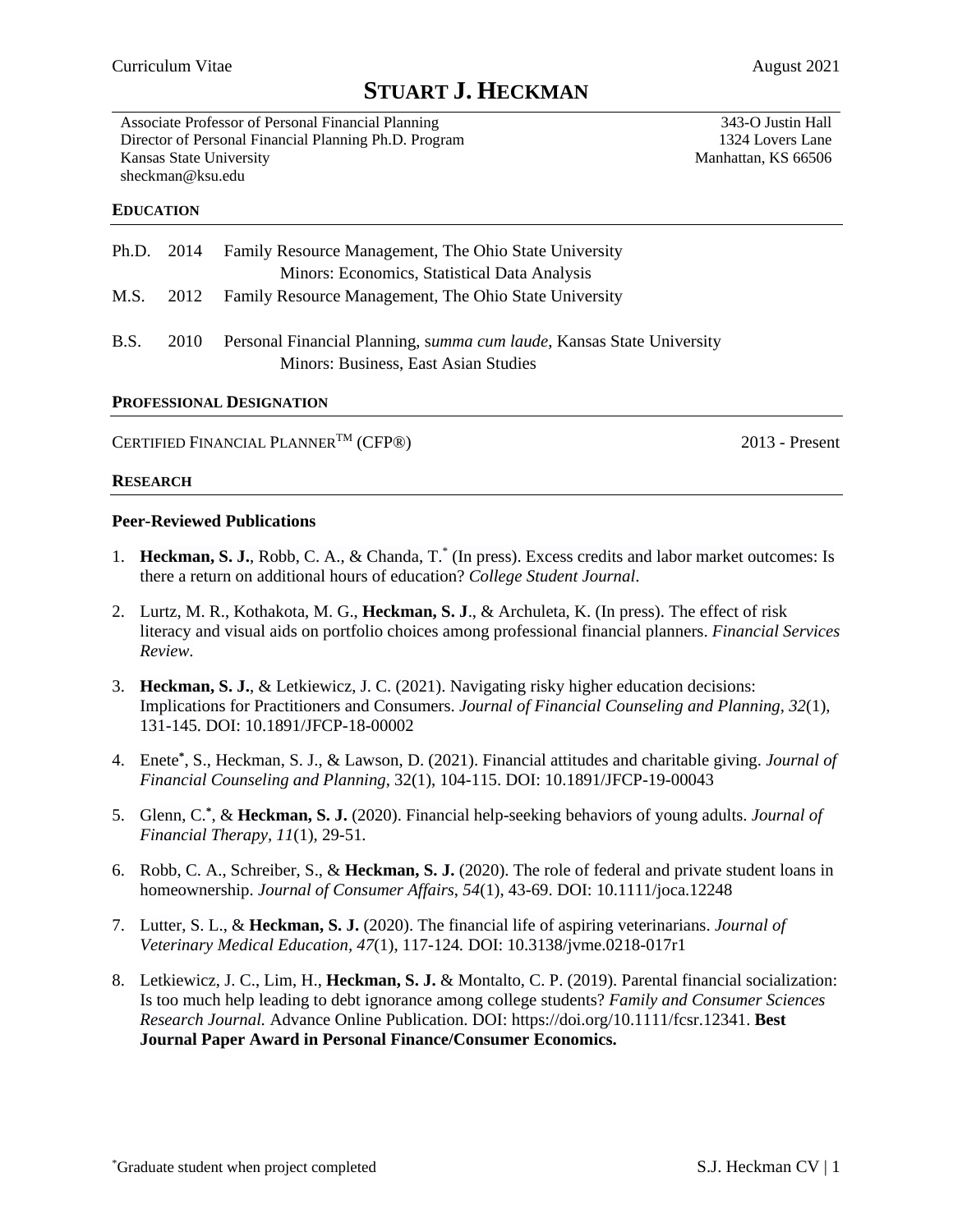#### **Peer-Reviewed Publications (continued)**

- 9. Letkiewicz, J. C., & **Heckman, S. J.** (2019). Repeated payment delinquency among young adults in the United States. *International Journal of Consumer Studies*, *43*(5), 417-428. DOI: 10.1111/ijcs.12522
- 10. Zepp, P.<sup>\*</sup>, & Heckman, S. J. (2018). Perceptions of financial future and intertemporal choice. *Journal of Financial Planning, 31*(5), 38-47.
- 11. Potter, D.**\*** , & **Heckman, S. J.** (2018). Business entity selection: A human capital approach. *Journal of Financial Planning, 31*(4), 46-55.
- 12. **Heckman, S. J.**, & Montalto, C. P. (2018). Consumer risk preferences and higher education enrollment decisions. *Journal of Consumer Affairs, 52*(1), 166-196. DOI: 10.1111/joca.12139
- 13. Letkiewicz, J. C., & **Heckman, S. J.** (2018). Homeownership among young Americans: A look at student loan debt and behavioral factors. *Journal of Consumer Affairs, 52*(1), 88-114. DOI: 10.1111/joca.12143
- 14. Lauderdale, M. K.\* & **Heckman, S. J**. (2017). Children of immigrants and college attainment. *Journal of Family and Economic Issues*, *38*(3), 327-337. DOI: 10.1007/s10834-017-9537-4
- 15. Lawson, D.\* & **Heckman, S. J.** (2017). Individual estimates of life expectancy and consumption decisions. *Financial Services Review, 26,* 1-18.
- 16. Kimmes, J. G.\* & **Heckman, S. J.** (2017). Parenting styles and college enrollment: A path analysis of risky human capital decisions. *Journal of Family and Economic Issues*, *38*(4), 614-627. DOI: 10.1007/s10834-017-9529-4
- 17. Seay, M. C., Kim, K., & **Heckman, S. J.** (2016). Exploring the demand for retirement planning advice: The role of financial literacy. *Financial Services Review, 25*, 331-350.
- 18. **Heckman, S. J.**, Seay, M. C., Kim, K., & Letkiewicz, J. C. (2016). Household use of financial planners: Measurement considerations for researchers. *Financial Services Review, 25*, 427-446.
- 19. White, K. J., & **Heckman, S. J.** (2016). Financial planner use among Black and Hispanic households. *Journal of Financial Planning*, 29(9), 40-49.
- 20. **Heckman, S. J.** (2016). Financial catastrophes due to disability: Which households are most at risk? *Journal of Financial Planning*, 29(5), 44-51.
- 21. **Heckman, S. J.**, & Hanna, S. D. (2015). Individual and institutional factors related to low-income household saving behavior. *Journal of Financial Counseling and Planning*, 26(2), 187-199.
- 22. Letkiewicz, J. C., Lim H., **Heckman, S. J.**, Bartholomae, S., Fox, J. J., & Montalto, C. P. (2014). The path to graduation: Factors predicting on-time graduation rates. *Journal of College Student Retention: Research, Theory & Practice*, 16(3), 351-371. DOI: 10.2190/CS.16.3.c
- 23. Lim, H., **Heckman, S. J.**, Letkiewicz, J. C., & Montalto, C. P. (2014). The impact of financial stress and self-efficacy on college students' financial help-seeking behavior. *Journal of Financial Counseling and Planning*, 25(2), 148-160.
- 24. **Heckman, S. J.**, Lim, H., & Montalto, C.P. (2014). Factors related to financial stress among college students. *Journal of Financial Therapy*, 5(1), 19-39. DOI: [10.4148/1944-9771.1063](http://dx.doi.org/10.4148/1944-9771.1063)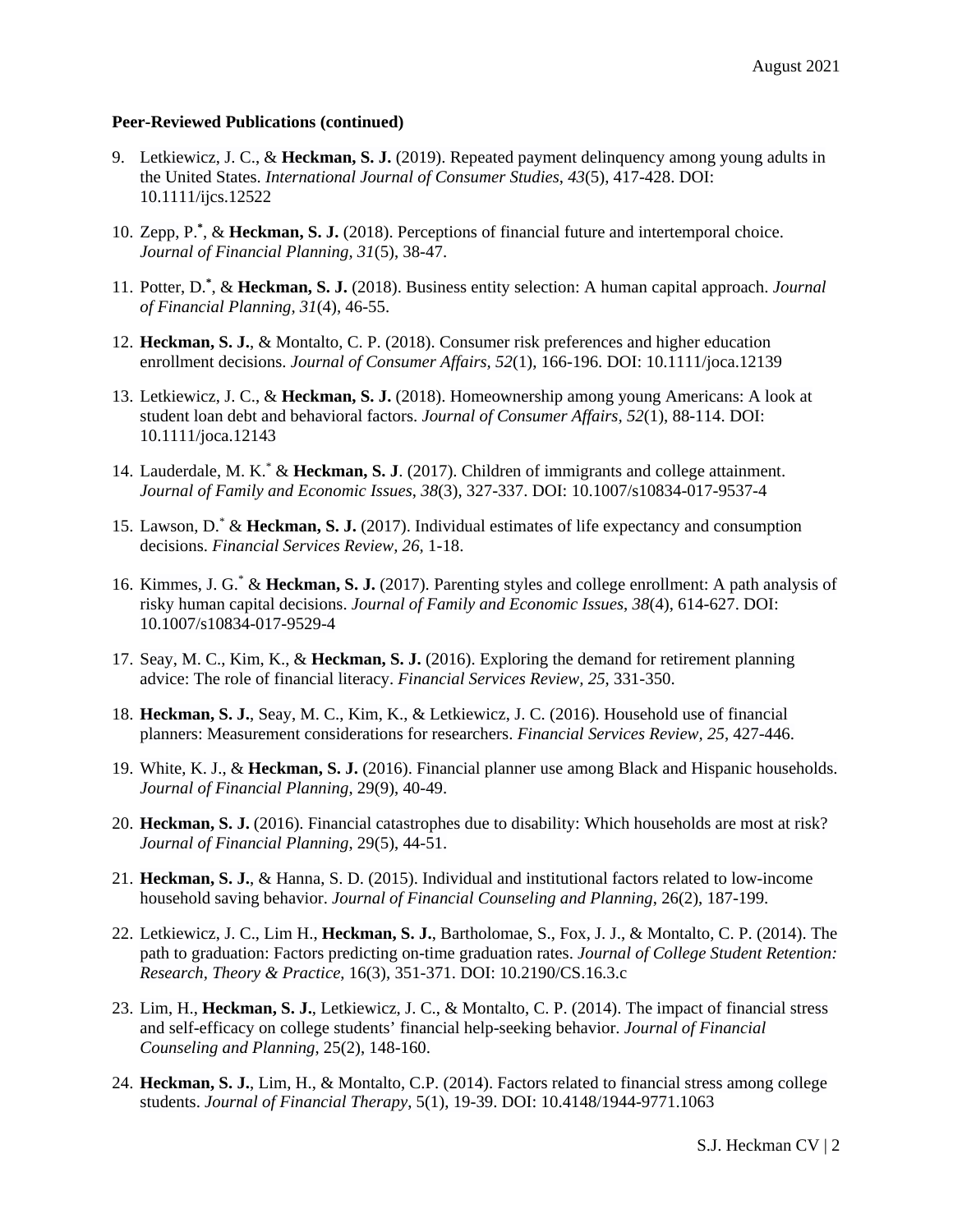#### **Peer-Reviewed Publications (continued)**

25. **Heckman, S. J.**, & Grable, J. E. (2011). Testing the role of parental debt attitudes, student income, dependency status, and financial knowledge have in shaping financial self-efficacy among college students. *College Student Journal*, 45(1).

### **Conference Proceedings and Other Publications**

- 1. Lurtz, M. R.<sup>\*</sup>, & Heckman, S. J. (2018). Risk Literacy. In C. R. Chaffin (Ed.), *Client Psychology* (pp. 156-165). Hoboken, New Jersey: John Wiley & Sons, Inc.
- 2. Montalto, C. P., **Heckman, S. J.**, and Letkiewicz, J.C. (2016). Collegiate financial wellness: Understanding stress and worry. *Consumer Interests Annual,* 62.
- 3. **Heckman, S. J.**, Seay, M. C., Letkiewicz, J. C., & Kim, K. (2016). Do financial planners improve household well-being? Inferring causality from observational data. *Consumer Interests Annual,* 62.
- 4. Seay, M. C., Letkiewicz, J. C., & Kim, K., **Heckman, S. J.**, (2016). Exploring the demand for seeking financial advice: The role of financial literacy. *Consumer Interests Annual,* 62.
- 5. Kimmes, J.\* & **Heckman, S. J.** (2015). Risky higher education decisions and family dynamics: What role for parents? *Proceedings of the Association for Financial Counseling and Planning Education*.
- 6. **Heckman, S. J.** (2014). Higher ed's "quality maximizer" behavior leads to price increases. *Center for Higher Education Enterprise*, The Ohio State University: Columbus, OH. Available at http://chee.osu.edu/enterprise-lab/2014/05
- 7. **Heckman, S. J.** (2014). Open educational resources as tools of affordability. *Center for Higher Education Enterprise*, The Ohio State University: Columbus, OH. Available at http://chee.osu.edu/enterprise-lab/2014/04
- 8. **Heckman, S. J.** (2014). Awareness is the key to balancing the costs and benefits of graduate education. *Center for Higher Education Enterprise*, The Ohio State University: Columbus, OH. Available at http://chee.osu.edu/enterprise-lab/2014/03
- 9. **Heckman, S. J.** (2014). Is the credit hour to blame for issues in transfer and articulation? *Center for Higher Education Enterprise*, The Ohio State University: Columbus, OH. Available at http://chee.osu.edu/enterprise-lab/2014/03
- 10. **Heckman, S. J.**, Lim, H., & Montalto, C.P. (2013). Factors related to financial stress among college students. *Consumer Interests Annual,* 59.
- 11. **Heckman, S. J.** (2013). Book review: Tools and techniques of financial planning by Leimberg, Satinsky, Doyle, and Jackson. *Family and Consumer Sciences Research Journal, 41* (4). DOI: 10.1111/fcsr.12031

<span id="page-2-0"></span><sup>∗</sup> Graduate student when project completed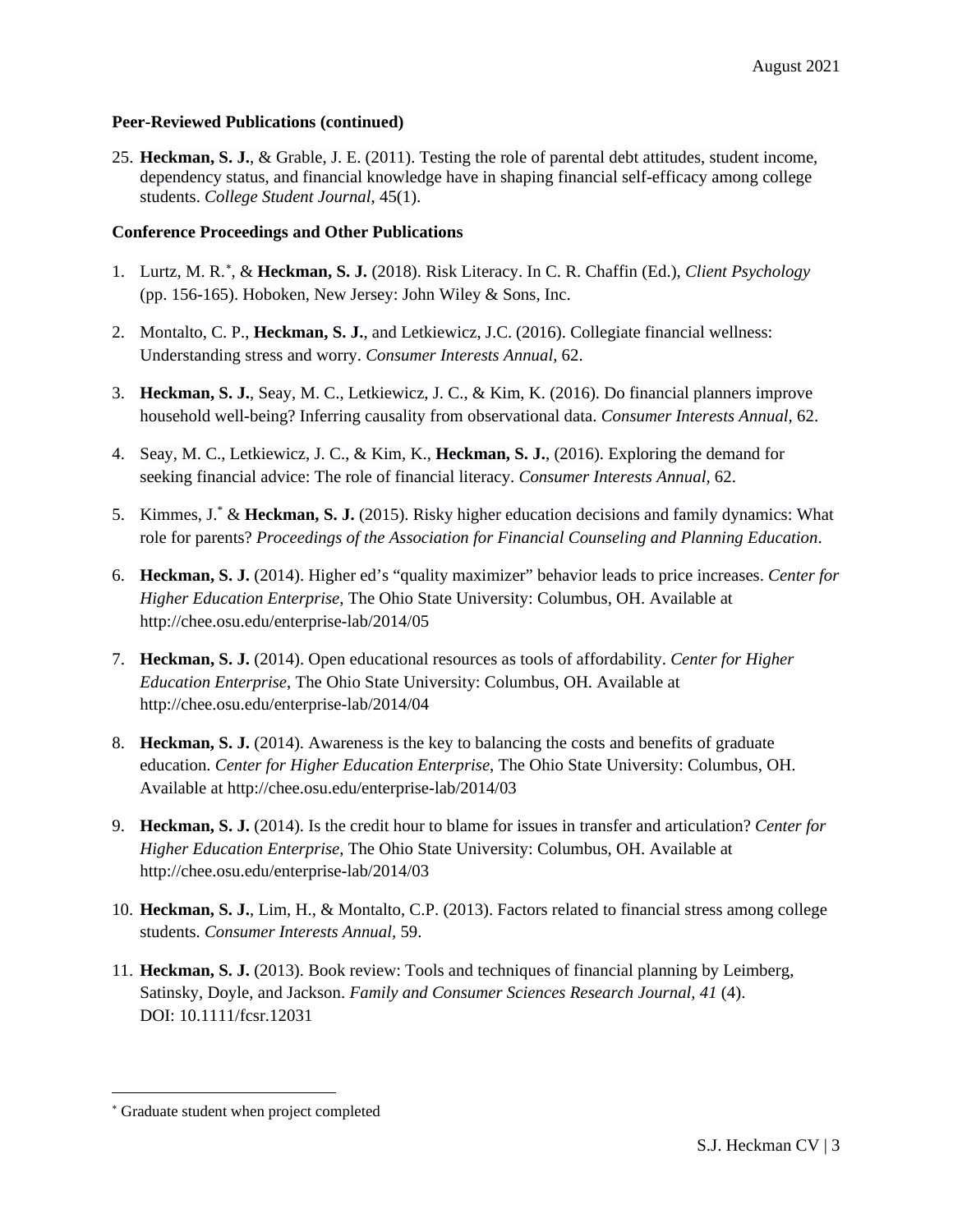## **Conference Proceedings and Other Publications (continued)**

- 12. **Heckman, S.J.**, & Hanna, S.D. (2012). Factors related to saving behavior among low-income households in the 1995-2007 Survey of Consumer Finances. *Proceedings of the Academy of Financial Services.*
- 13. **Heckman, S. J.** (2009). Personal finance knowledge and self-efficacy among college students. *Proceedings of the Association for Financial Counseling and Planning Education*.

## **Peer-Reviewed Presentations & Posters**

- 1. Walsh, B., Heckman, S. J. (2020). Analyzing retirement savings decisions of households with student loans. Paper session at the Academy of Financial Services Annual Conference. **Best Paper Award.**
- 2. **Heckman, S. J.** (2019). Equity allocations in retirement accounts among young adults. Paper session presented at the CFP Board's Academic Research Colloquium for Financial Planning and Related Disciplines, Washington DC.
- 3. Todd, T.\* , MacDonald, M., & **Heckman, S. J.** (2019). Examining the conventional wisdom of municipal bond investments and use in financial planning. Paper session presented at the CFP Board's Academic Research Colloquium for Financial Planning and Related Disciplines, Washington DC.
- 4. Enette, S.\* & **Heckman, S. J.** (2018). Understanding a client's impulse to help others: How selfefficacy relates to giving money and time away. Paper session presented at the Association for Financial Counseling and Planning Education Annual Conference, Norfolk, VA.
- 5. **Heckman, S. J.** (2018). Equity allocations in retirement accounts among young adults. Paper session presented at the Financial Planning Association Annual Conference, Chicago, IL.
- 6. Enette, S.\* & **Heckman, S. J.** (2018). Understanding a client's impulse to help others: How selfefficacy relates to giving money and time away. Paper session presented at the Academy of Financial Services Annual Conference, Chicago, IL.
- 7. Kothokota, M.\* & **Heckman, S. J.** (2018). The effect of alimony on savings behavior. Paper session presented at the Academy of Financial Services Annual Conference, Chicago, IL.
- 8. **Heckman, S. J.**, & Letkiewicz, J. C. (2018). Consumer perceptions of higher education investments. Paper session presented at the American Council on Consumer Interests Annual Conference, Clearwater Beach, FL.
- 9. Reiter, M.<sup>[∗](#page-3-0)</sup> & Heckman, S. J. (2018). Black-White differences in life insurance ownership. Paper session presented at the American Council on Consumer Interests Annual Conference Clearwater Beach, FL.

<span id="page-3-0"></span><sup>∗</sup> Graduate student when project completed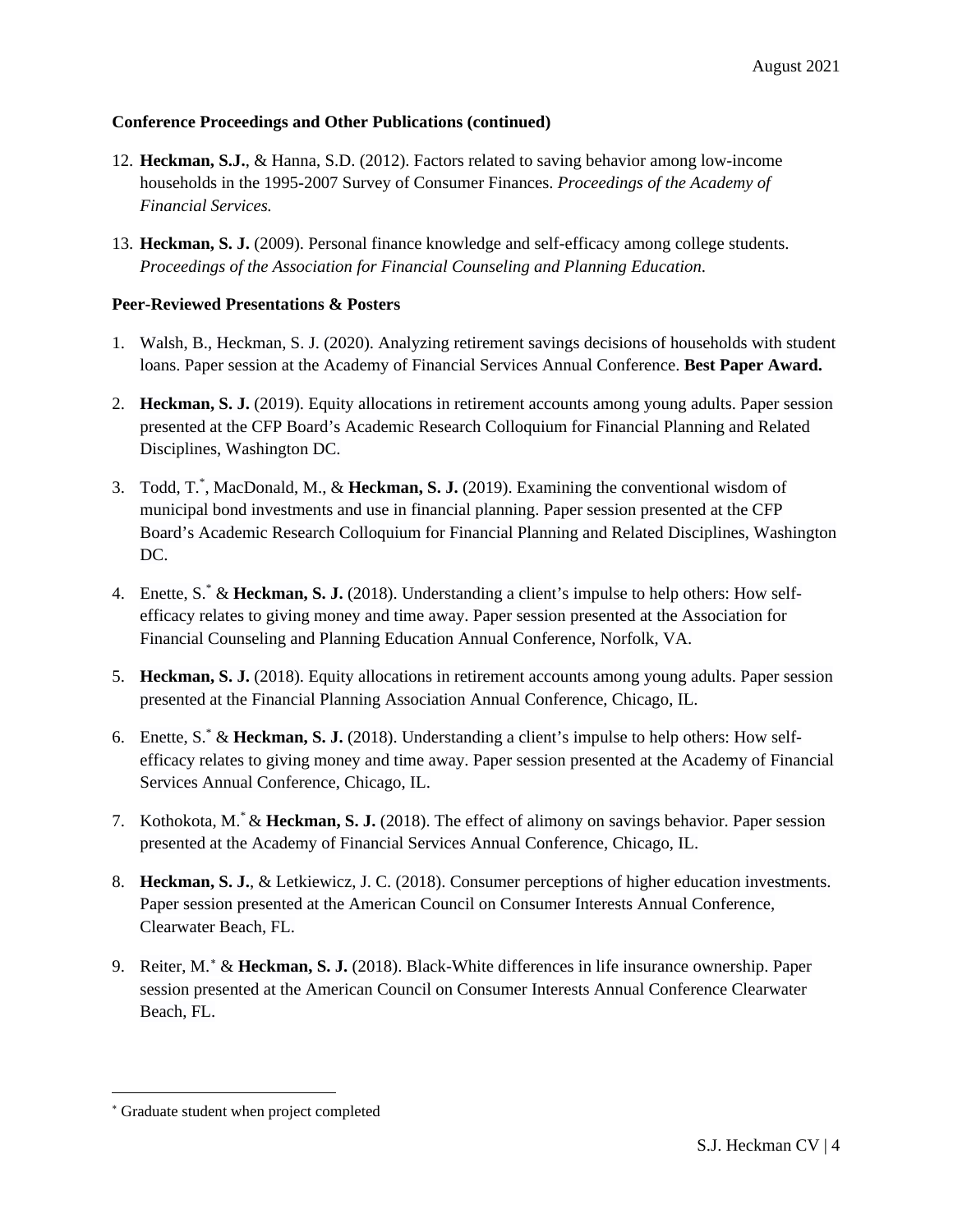- 10. Robb, C. A., **Heckman, S. J.**, Schreiber, S. L\* . (2018). Student loans and life cycle decisions. Paper session presented at the American Council on Consumer Interests Annual Conference, Clearwater Beach, FL.
- 11. Lurtz, M.\* , Kothakota, M.\* , & **Heckman, S. J.** (2018). Fuzzy-trace theory and financial risk tolerance. Paper session presented at the American Council on Consumer Interests Annual Conference, Clearwater Beach, FL.
- 12. Reiter, M.\* & **Heckman, S. J.** (2018). Black-White differences in life insurance ownership. Poster session presented at the CFP Board Academic Research Colloquium for Financial Planning and Related Disciplines, Washington DC.
- 13. Potter, D., & **Heckman, S. J.** (2017). *Business entity type selection: A human capital approach*. Paper session presented at the Financial Planning Association Annual Conference, Nashville, TN.
- 14. Zepp, P.\* , & **Heckman, S. J.** (2017). *Future financial self-continuity and intertemporal choice*. Paper session presented at the Academy of Financial Services Annual Conference, Nashville, TN.
- 15. Britt, S. L., & **Heckman, S. J.** (2017). *The financial life of a veterinarian*. Paper presented at the Academy of Financial Services Annual Conference, Nashville, TN.
- 16. Potter, D.\* , & **Heckman, S. J**. (2017). *Business entity type selection: A human capital approach*. Paper session presented at the Academy of Financial Services Annual Conference, Nashville, TN.
- 17. Anderson, S.<sup>\*</sup>, Bartholomae, S., Dorius, S., Fox, J. J., Heckman, S. J., Jurgenson, J.<sup>\*</sup>, Lawson, D.<sup>\*</sup>, Montalto, C. P., (2017). Perceptions and impacts of student loan entrance counseling. Symposium session presented at the Symposium on Collegiate Financial Wellness, Washington DC.
- 18. **Heckman, S. J.**, Letkiewicz, J. C., & White, K. J. (2017). *Trends in student loan attitudes and higher education attainment over time*. Paper session presented at the American Council on Consumer Interests Annual Conference, Albuquerque, NM.
- 19. Lawson, D.**\*** & **Heckman, S. J.** (2017). *The effect of health insurance coverage and subjective health status on individual estimates of life expectancy*. Paper session presented at the American Council on Consumer Interests Annual Conference, Albuquerque, NM.
- 20. Lurtz, M.**\*** & **Heckman, S. J.** (2017). *Financial sophistication and the risk-gender gap*. Paper session presented at the American Council on Consumer Interests Annual Conference, Albuquerque, NM.
- 21. Anderson, S.**\*** , Bartholomae, S., Dorius, S., Fox, J. J., **Heckman, S. J.,** Jurgenson, J.**\*** , Lawson, D.**\*** , Montalto, C. P., (2017). Perceptions and impacts of student loan entrance counseling. Symposium session presented at the American Council on Consumer Interests Annual Conference, Albuquerque, NM.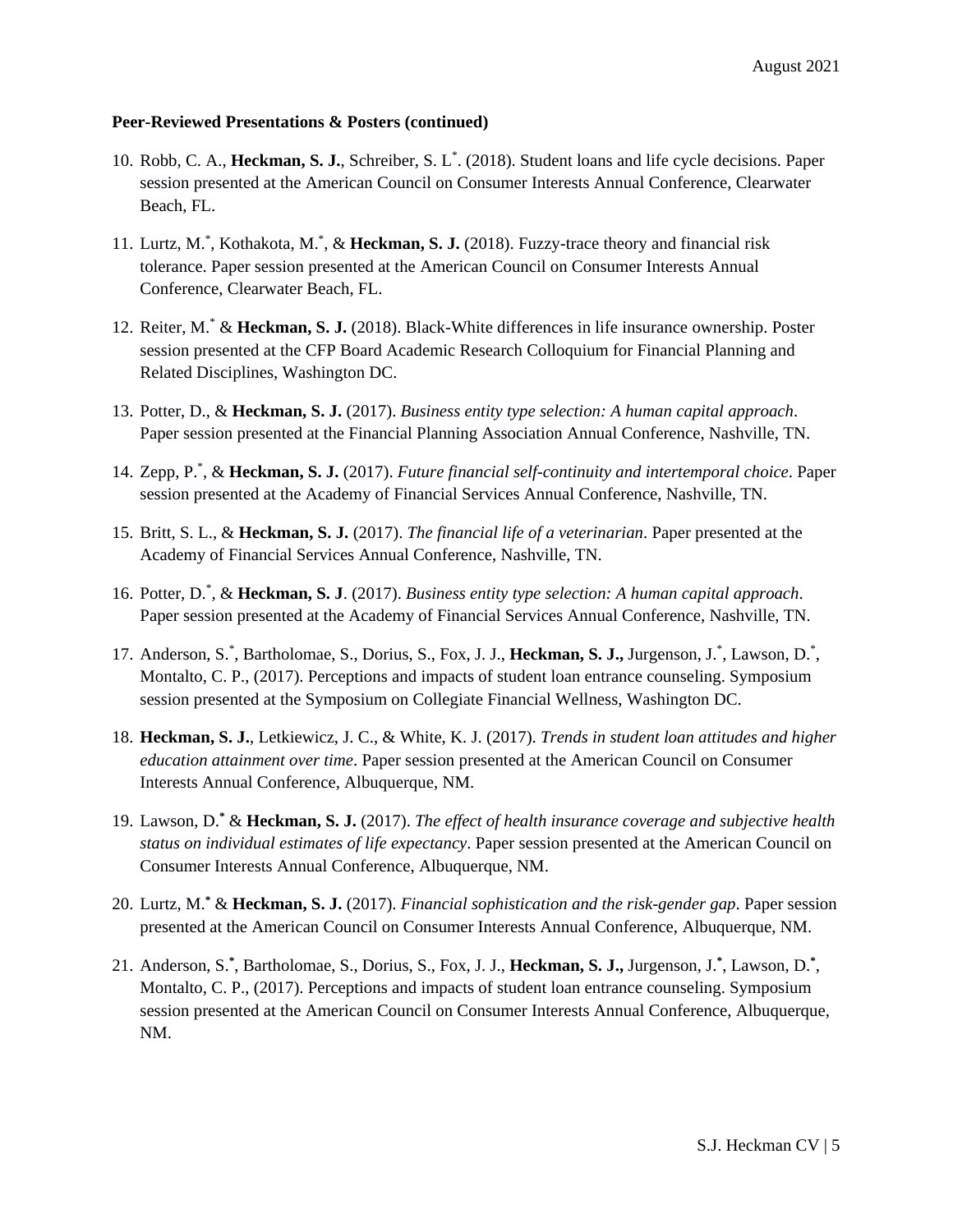- 22. **Heckman, S. J.**, Seay, M. C., Kim, K., & Letkiewicz, J. C. (2017). *Household use of financial planners: Measurement considerations for researchers.* Poster session presented at the CFP Board Research Colloquium for Financial Planning and Related Disciplines, Washington D.C.
- 23. **Heckman, S. J.**, & Letkiewicz, J. C. (2017). *Navigating risky higher education decisions: A guide for practitioners and an agenda for researchers.* Paper session presented at the CFP Board Research Colloquium for Financial Planning and Related Disciplines, Washington D.C.
- 24. Glenn, C.[∗](#page-5-0) , & **Heckman, S. J.** (2017). *Financial help-seeking behaviors of young adults.* Paper session presented at the CFP Board Research Colloquium for Financial Planning and Related Disciplines, Washington D.C.
- 25. Lauderdale, M.**\*** & **Heckman, S. J.** (2017). *Bequest intentions and the theory of planned behavior.*  Paper session presented at the CFP Board Research Colloquium for Financial Planning and Related Disciplines, Washington D.C.
- 26. Lurtz, M.**\*** , & **Heckman, S. J.** (2017). *Subjective well-being, cognitive ability, and risk preference measurement.* Paper session presented at the CFP Board Research Colloquium for Financial Planning and Related Disciplines, Washington D.C.
- 27. Srother, B.**\*** & **Heckman, S. J.** (2017). *The financial impact and duration of disability across the lifespan*. Paper session presented at the CFP Board Research Colloquium for Financial Planning and Related Disciplines, Washington D.C. \*\***Northwestern Mutual Best Paper Award – Insurance / Risk Management**\*\*
- 28. Lawson, D\* . & **Heckman, S. J.** (2016). *Individual estimates of life expectancy and consumption patterns*. Paper session presented at the Academy of Financial Services Annual Conference, Las Vegas, NV.
- 29. Letkiewicz, J. C., & **Heckman, S. J.** (2016). *An analysis of financial distress, habit formation, and personality traits*. Paper session presented at The Habit Driven Consumer. Catalina Island, CA.
- 30. Montalto, C. P., **Heckman, S. J.**, and Letkiewicz, J. C. (2016). *Collegiate financial wellness: Understanding stress and worry.* Paper session presented at the American Council on Consumer Interests Annual Conference, Washington, D.C.
- 31. **Heckman, S. J.**, Seay, M. C., Letkiewicz, J. C., & Kim, K. (2016). *Do financial planners improve household well-being? Inferring causality from observational data*. Paper session presented at the American Council on Consumer Interests Annual Conference, Washington, D.C.

<span id="page-5-0"></span><sup>∗</sup> Graduate student when project completed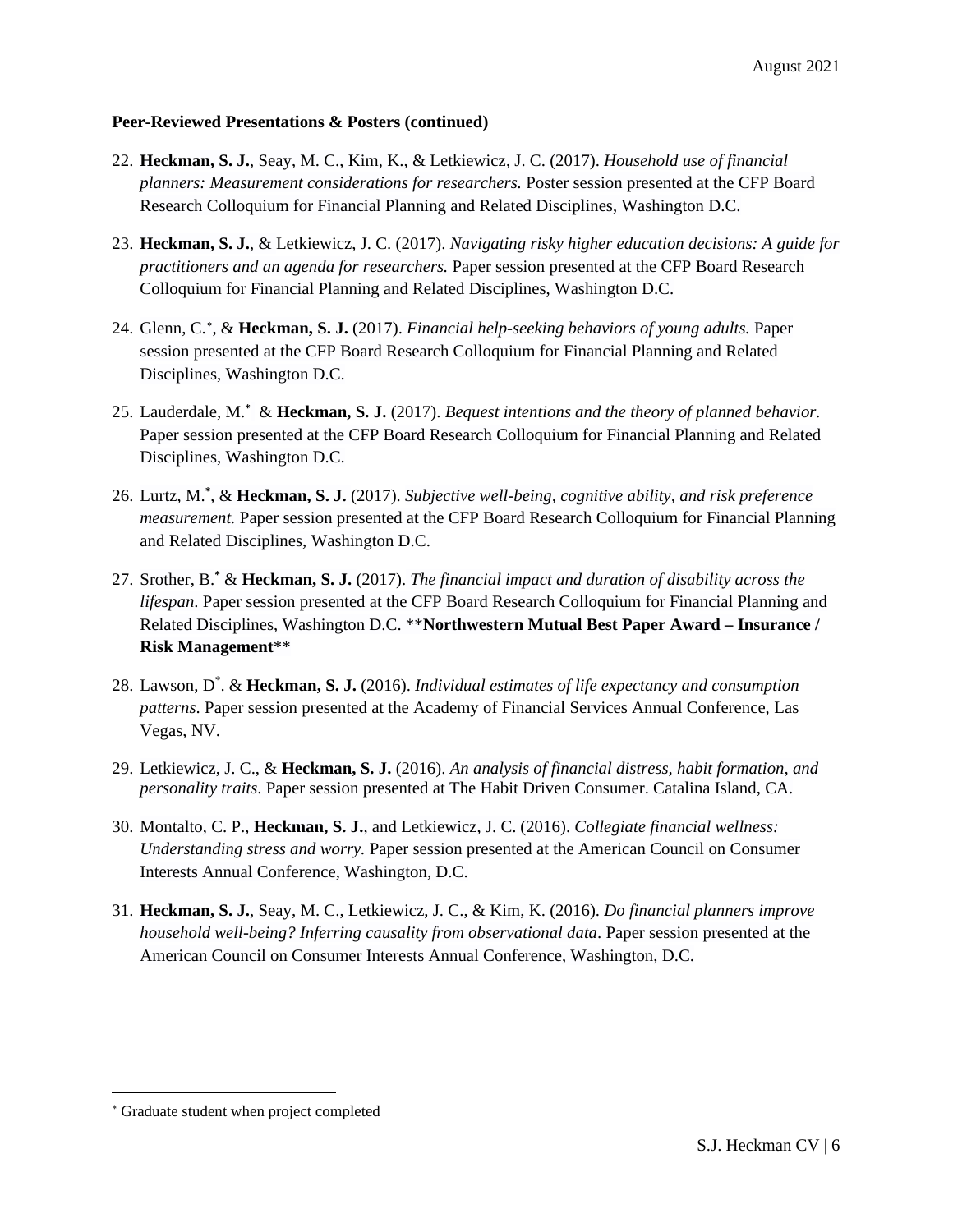- 32. Seay, M. C., Letkiewicz, J. C., & Kim, K., **Heckman, S. J.**, (2016). *Exploring the demand for seeking financial advice: The role of financial literacy*. Paper session presented at the American Council on Consumer Interests Annual Conference, Washington, D.C. \*\***CFP Board Best Financial Planning Paper Award**\*\*
- 33. **Heckman, S. J.**(2015). *Financial Catastrophes Due to Disability: Which households are most at risk?* Paper session presented at the Financial Planning Association Annual Conference, Boston, MA. **Best Applied Research Award.**
- 34. Kimmes, J. G.**\*** & **Heckman, S. J.** (2015). *Risky higher education decisions and family dynamics: What role for parents?* Paper session presented at the Association for Financial Counseling and Planning Education Annual Conference, Jacksonville, FL.
- 35. White, K. J., & **Heckman, S. J.** (2015). *Financial planner use among Black households*. Poster session presented at the American Council on Consumer Interests Annual Conference, Clearwater Beach, FL.
- 36. Montalto, C. P., McDaniel, A. Duckett, K., Bartholomae, S., Fox, J. J., **Heckman, S. J.,** & Letkiewicz, J. C. (2015). *National Student Financial Wellness Survey: Initial findings and research trajectory*. Poster session presented at the American Council on Consumer Interests Annual Conference, Clearwater Beach, FL.
- 37. **Heckman, S. J.**, Lim, H., & Montalto, C. P. (2014). *How much are students willing to borrow for a college degree?* Paper session presented at the American Council on Consumer Interests Annual Conference, Milwaukee, WI.
- 38. Letkiewicz, J. C., **Heckman, S. J.**, & Lim, H. (2014). *Loans, homes, and retirement: A study of young Americans*. Paper session presented at the American Council on Consumer Interests Annual Conference, Milwaukee, WI. \*\***National Endowment for Financial Education Best Paper Award\*\***
- 39. **Heckman, S. J.** & Ashton, B. M. (2014). *Examining the effects of a peer financial coaching program*. Paper session presented at the American Council on Consumer Interests Annual Conference, Milwaukee, WI.
- 40. **Heckman, S. J.** & Ashton, B.M. (2014). *The development of a holistic peer-financial coaching model*. Poster session presented at the American Council on Consumer Interests Annual Conference, Milwaukee, WI.
- 41. Lim, H., **Heckman, S. J.,** Letkiewicz, J. C., & Montalto, C. P. (2014). *Financial socialization and college student debt*: *Does helicopter parenting breed financial ignorance?* Paper session presented at the American Council on Consumer Interests Annual Conference, Milwaukee, WI.
- 42. Letkiewicz, J. C., Kim, J., **Heckman, S. J.**, & Lim, H. (2013). *The impact of student loans on retirement savings and homeownership*. Paper session presented at the Academy of Financial Services Annual Conference, Chicago, IL.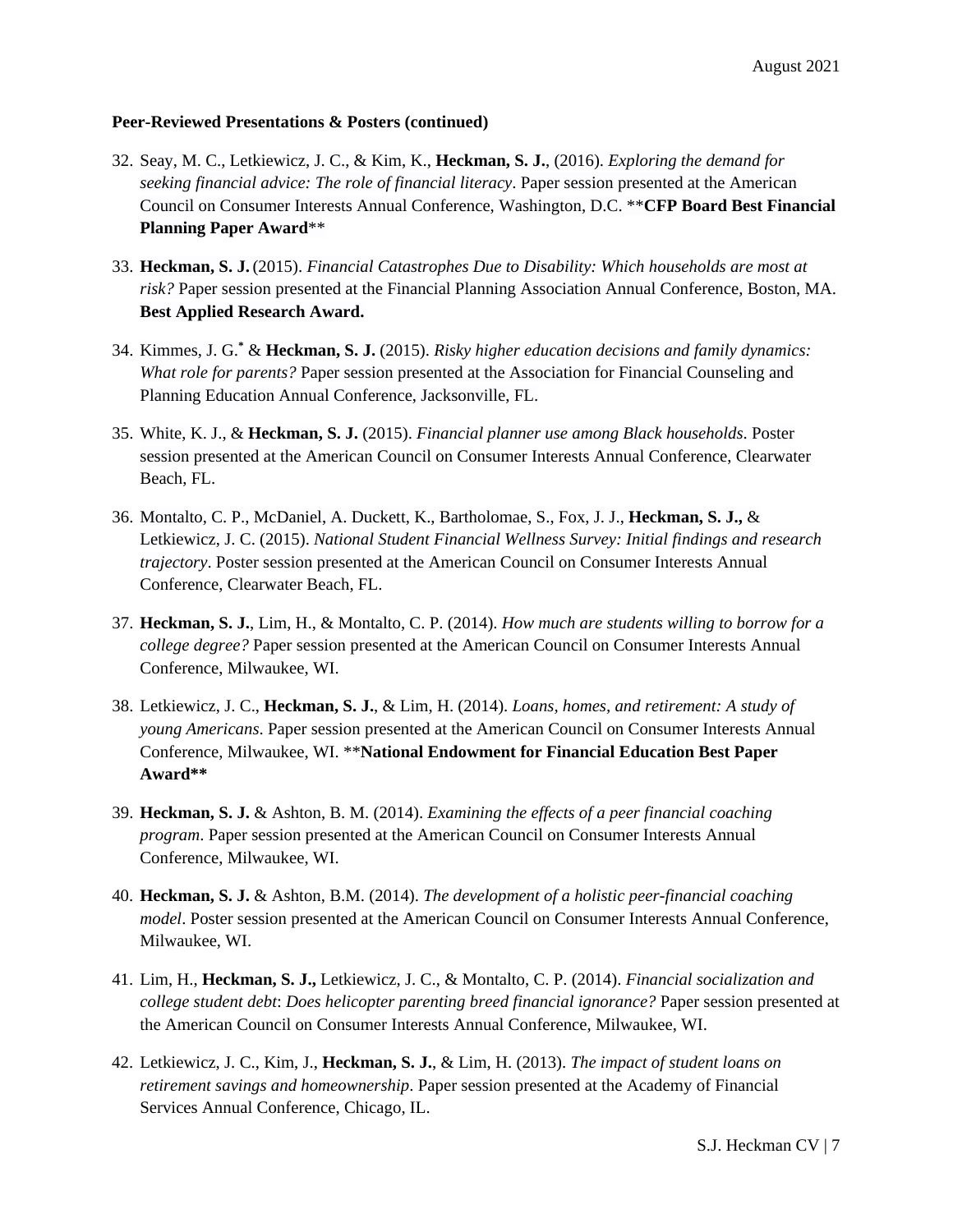- 43. **Heckman, S. J.**, Lim, H., & Montalto, C. P. (2013). *Factors related to financial stress among college students.* Paper session presented at the American Council on Consumer Interests Annual Conference, Portland, OR.
- 44. **Heckman, S. J.** & Hanna, S. D. (2012). *Factors related to saving behavior among low-income households in the 1995-2007 Survey of Consumer Finances*. Paper session presented at the Academy of Financial Services Annual Conference, San Antonio, TX.
- 45. **Heckman, S. J.** (2012). *Financial stress among college students: Implications for CFP Board registered programs.* Poster session presented at the CFP Board Registered Program Annual Conference, Washington D.C.
- 46. Lim, H., **Heckman, S. J.**, Letkiewicz, J. C., Fox, J. J., & Montalto, C. P. (2012). *The impact of selfefficacy on college students' debt, financial stress, and help-seeking behavior.* Poster session presented at the American Council on Consumer Interests Annual Conference, Memphis, TN.
- 47. **Heckman, S. J.** (2009). *Personal finance knowledge and self-efficacy among college students.* Paper session presented at the Association for Financial Counseling and Planning Education Annual Conference, Scottsdale, AZ.

#### **Other Presentations and Department Seminars**

- 1. Letkiewicz, J. C., & **Heckman, S. J.** (*2016*). *An analysis of financial distress, habit formation, and personality traits*. Research seminar presentation at Kansas State University.
- 2. **Heckman, S. J.**, Lim, H., & Montalto, C. P. (2014). *How much are students willing to borrow for a college degree?* Paper session presented at The Ohio State University College of Education and Human Ecology Annual Graduate Student Research Forum, Columbus, OH.
- 3. **Heckman, S. J.** (2013). *Factors related to financial stress among college students.* Paper session presented at The Ohio State University College of Education and Human Ecology Annual Graduate Student Research Forum, Columbus, OH.
- 4. **Heckman, S. J.**, & Hanna, S. D. (2012). *Saving behavior among low-income families using the Survey of Consumer Finances.* Paper session presented at the Department of Consumer Sciences at The Ohio State University, Columbus, OH.
- 5. Trombitas, K., Lim, H., **Heckman, S. J.,** Letkiewicz, J. C., Fox J. J., & Montalto, C. P. (2011). *Assessing student financial wellness through a persistence model*. Paper session presented at the meeting of the Department of Consumer Sciences at The Ohio State University, Columbus, OH.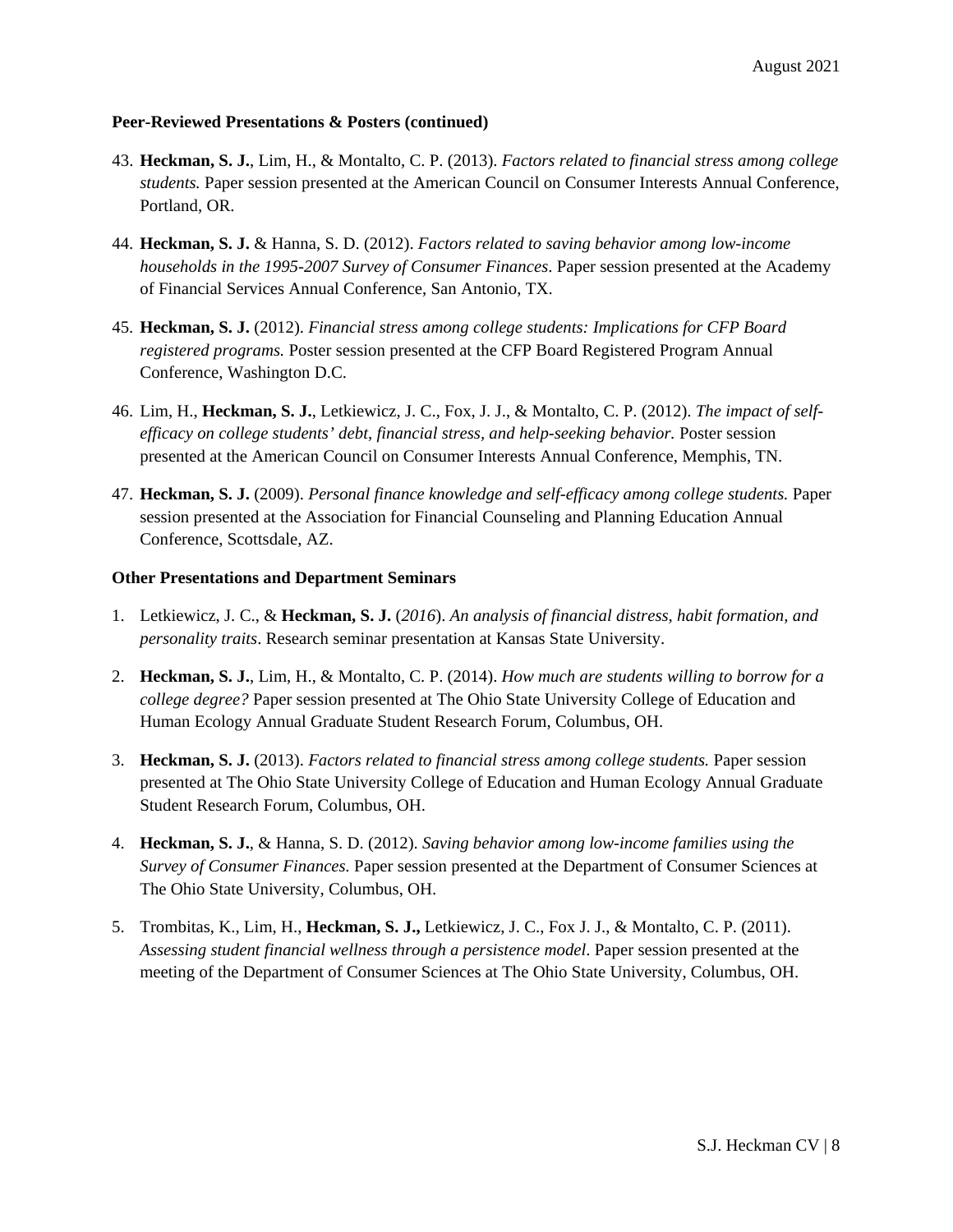#### **Invited Presentations**

- 1. **Heckman, S. J.** (2019). *Introduction to investments: Higher education and saving for the future*. Manhattan High School, Manhattan, KS.
- 2. **Heckman, S. J.** (2018). *Entering the labor market: Personal finance considerations*. Manhattan Area Technical College, Manhattan, KS.
- 3. **Heckman, S. J.**(2016). *Financial Catastrophes Due to Disability: Which households are most at risk?* Insurance and Financial Advisors Continuing Education Conference (IFACE). Manhattan, KS.
- 4. **Heckman, S. J.** & Montalto, C. P. (2014). Webinar: *Risky Human Capital and The National Student Financial Wellness Survey*. NC2172 Working Group: Behavioral economics and financial decisionmaking and information management across the lifespan.

#### **SPONSORED RESEARCH ACTIVITIES**

#### **External**

National Association of Insurance Commissioners

Project: Understand Insurance Decisions: Exploring Risk Literacy and Race Role: Fellow Period: May 2021-April 2020 Amount: \$5,000

Charles Schwab and Co, Inc.

Project: Literature Review: Value of Financial Planning Role: Principal Investigator Period: July 2021 Amount: \$10,000

Analyzing Relationships between Disability, Rehabilitation, and Work (ARDRAW) Small Grant Program Project: Work transitions among Supplemental Security Income (SSI) and Social Security Disability Insurance (SSDI) recipients nearing retirement: Employer accommodations, private insurance, and individuals with mental health disability Doctoral Student Investigator: Mitzi Lauderdale Role: Faculty mentor Period: August 2017 – May 2018 Amount: \$10,000

### **Internal**

Big 12 Faculty Fellowship

Project: Developing a Family Finance Research Alliance and Mentoring Relationship Period: August 2016-May 2017 Amount: 2,500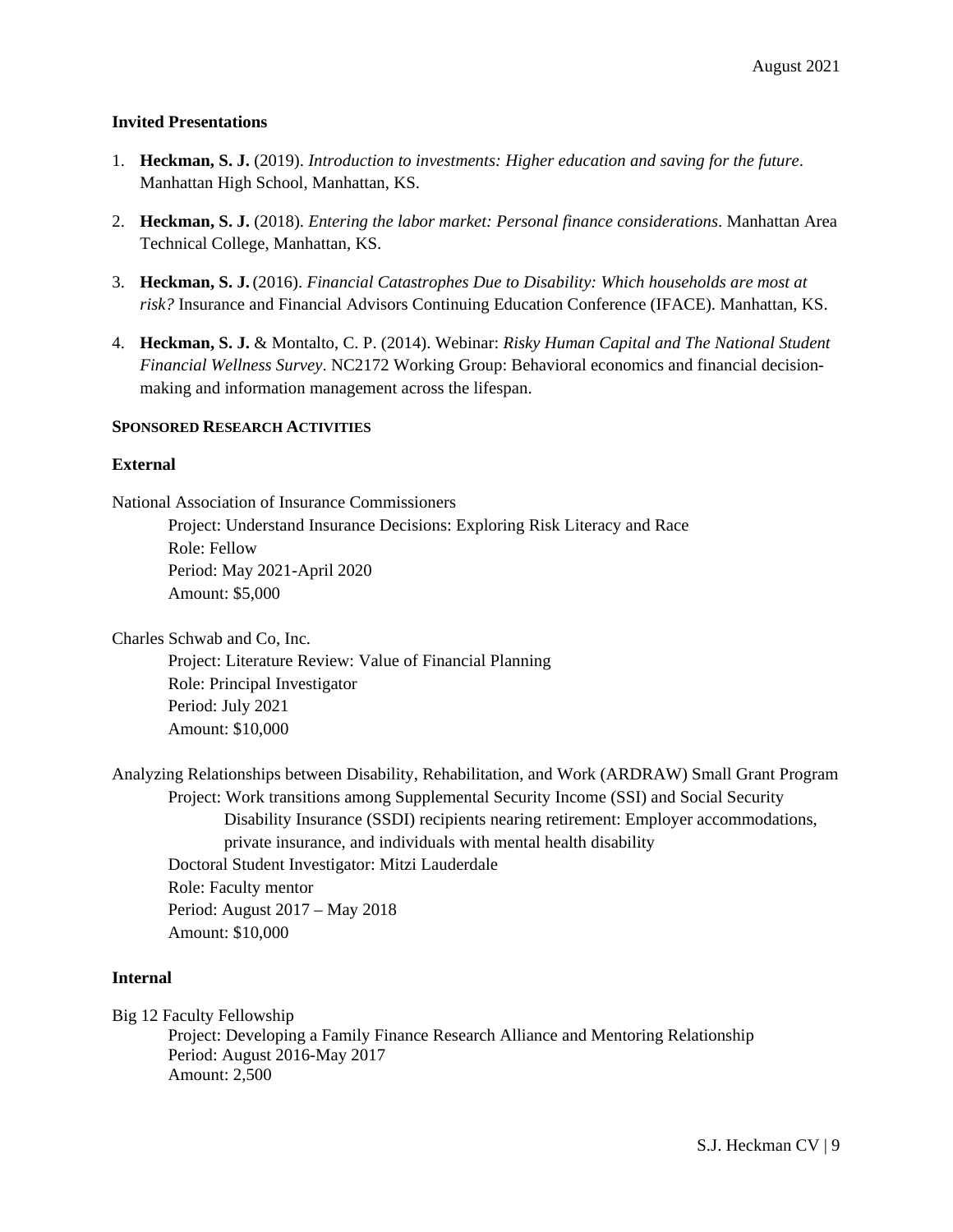Office of International Programs International Incentive Grant Kansas State University Project: Advanced Professional Issues of Financial Planning in China Co-Investigator: Britt, S. L. Period: March 2016 Amount: \$3,365

Department of Human Sciences, Dissertation Research Award The Ohio State University Project: Consumer Risk Preferences and Higher Education Enrollment Decisions Amount: \$967

Department of Consumer Sciences, Thesis Research Award The Ohio State University Project: Factors Related to Low-Income Saving Behavior Amount: \$399

#### **TEACHING**

### **Undergraduate Teaching**

| <b>Institution</b>                     | <b>Position</b>                      | Course #<br>(credit hours) | <b>Title</b>                                               | <b>Term</b><br>(Evaluations /5)) |
|----------------------------------------|--------------------------------------|----------------------------|------------------------------------------------------------|----------------------------------|
| <b>Kansas State</b><br>University      | Assistant/<br>Associate<br>Professor | PFP 100 (1)                | Careers in Financial Planning                              | Fall 2016 (5.0)                  |
|                                        |                                      | PFP $101^d$ (1)            | Money 101                                                  | Summer 2015 (4.3)                |
|                                        |                                      |                            |                                                            | Summer 2016 (4.0)                |
|                                        |                                      |                            |                                                            | Summer 2017 (4.4)                |
|                                        |                                      | PFP 105 (3)                | Introduction to Personal<br><b>Financial Planning</b>      | Summer $2015^{\text{ d}}$ (4.1)  |
|                                        |                                      | PFP 305 (3)                | <b>Advanced Personal and Family</b>                        | Fall 2014 (3.9)                  |
|                                        |                                      |                            | Finance                                                    | Fall 2015 (4.2)                  |
|                                        |                                      |                            |                                                            | Fall 2017 (4.2)                  |
|                                        |                                      | PFP 462 (3)                | Personal Investment Concepts I                             | Fall 2017 (3.8)                  |
|                                        |                                      |                            |                                                            | Fall 2018 (3.6)                  |
|                                        |                                      |                            |                                                            | Fall 2019 (3.6)                  |
|                                        |                                      |                            |                                                            | Fall 2020 (4.2)                  |
|                                        |                                      | PFP 482 (3)                | Personal Investment Concepts II                            | Spring 2018 (3.7)                |
|                                        |                                      |                            |                                                            | Spring 2019 (4.1)                |
|                                        |                                      | PFP 760 (3)                | Families, Employment Benefits,                             | Fall 2014 (4.5)                  |
|                                        |                                      |                            | & Retirement Planning                                      | Fall 2015 (4.1)                  |
|                                        |                                      | PFP 766 (3)                | <b>Insurance Planning for Families</b>                     | Spring 2015 (4.5)                |
|                                        |                                      |                            |                                                            | Spring 2016 (4.4)                |
| The Ohio<br><b>State</b><br>University | Graduate<br>Teaching<br>Associate    | CFFS 4270 (2)              | Retirement Planning and<br><b>Employee Benefits</b>        | Autumn 2013 (4.9)                |
|                                        |                                      | CFFS 3260 (3)              | <b>Family Financial Management:</b><br>Theory and Practice | Autumn 2012 (4.8)                |
|                                        |                                      | CFFS $2260^d$ (3)          | <b>Family Financial Management</b>                         | Summer 2012 (4.9)                |
|                                        |                                      | CFFS 243 <sup>q</sup> (5)  | <b>Consumer Problems</b>                                   | Autumn 2011 (4.5)                |
|                                        |                                      |                            |                                                            | Winter 2012 (4.6)                |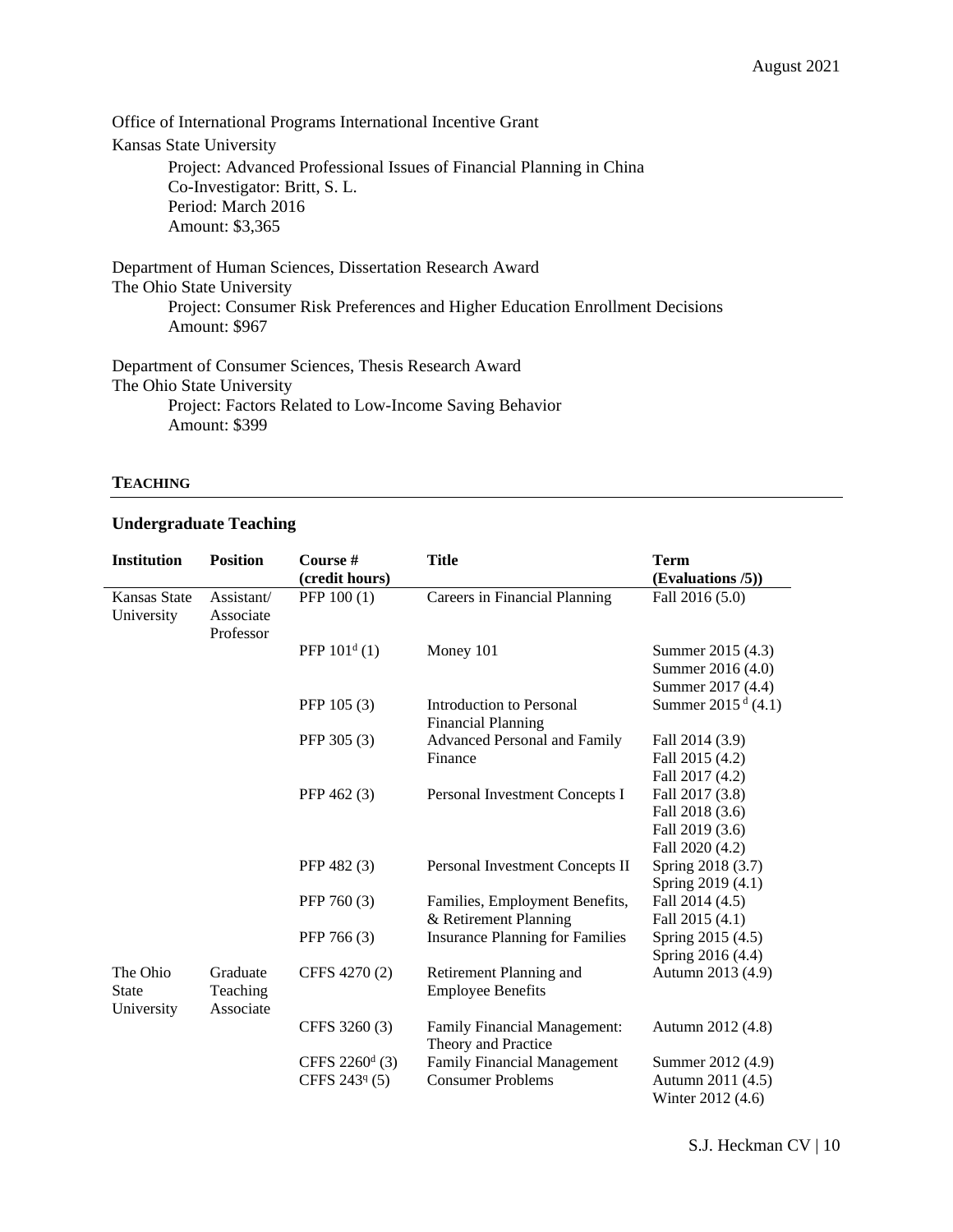| <b>Institution</b>                | <b>Position</b> | Course #       | Title                         | Term              |
|-----------------------------------|-----------------|----------------|-------------------------------|-------------------|
|                                   |                 | (credit hours) |                               | (Evaluations / 5) |
|                                   |                 |                |                               | Spring 2012 (4.7) |
| Kansas State                      | Career          | EDCEP $120(1)$ | Academic and Career Decisions | Spring 2010       |
| University                        | Specialist      |                |                               | Fall 2009         |
| $\mathbb{R}^n$ and $\mathbb{R}^n$ |                 |                |                               |                   |

<sup>d</sup> Online Course, <sup>q</sup> Quarter System

## **Graduate Teaching**

| <b>Institution</b> | <b>Position</b> | Course #<br>(credit hours) | <b>Title</b>                                                          | Term              |
|--------------------|-----------------|----------------------------|-----------------------------------------------------------------------|-------------------|
| Kansas State       | Assistant/      | <b>FSHS 806 (3)</b>        | Statistical Methods in                                                | Summer 2016 (5.0) |
| University         | Associate       |                            | Personal Financial Planning 1                                         | Summer 2017 (5.0) |
|                    | Professor       |                            |                                                                       | Summer 2018 (4.5) |
|                    |                 |                            |                                                                       | Summer 2020 (4.6) |
|                    |                 | FSHS 808 (1-3)             | Research Cluster: Young<br><b>Adult Financial Decision-</b><br>Making | Summer 2016 (5.0) |
|                    |                 |                            | Research Cluster: Survey of                                           | Spring 2016 (5.0) |
|                    |                 |                            | <b>Consumer Finances</b>                                              | Spring 2018 (5.0) |
|                    |                 | <b>FSHS 894 (1)</b>        | Readings in FSHS: The<br>Economics of Education                       | Summer 2014       |
|                    |                 | <b>FSHS 906 (3)</b>        | Statistical Methods in<br>Personal Financial Planning<br>П            | Fall 2018 (4.3)   |
|                    |                 | FSHS 907 (3)               | <b>Advanced Research Methods</b>                                      | Fall 2016 (5.0)   |
|                    |                 | <b>FSHS 909 (1)</b>        | Topics in PFP: Research<br>Seminar                                    | Spring 2016 (4.6) |
|                    |                 | FSHS 979 (3)               | Global Issues in Personal<br><b>Financial Planning</b>                | Spring 2017       |

## **Graduate Student Research Supervision**

## **Graduate Students Advised**

| Student                                               | <b>Degree</b> | Year       | <b>Title of Thesis/Dissertation</b>                                                                                                    |
|-------------------------------------------------------|---------------|------------|----------------------------------------------------------------------------------------------------------------------------------------|
| Brian Walsh                                           | Ph.D.         | In process |                                                                                                                                        |
| Wendy Usrey                                           | Ph.D.         | In process |                                                                                                                                        |
| Lauderdale, Mitzi                                     | Ph.D.         | In process |                                                                                                                                        |
| Kothakota, Michael                                    | Ph.D.         | 2019       | Wealth management and divorce: How stress<br>adjustment affects the accumulation,<br>management and distribution of wealth             |
| Potter, Derek                                         | Ph.D.         | 2019       | Three essays on Entrepreneurship and Personal<br>Finance                                                                               |
| Stebbins, Richard<br>(coadvised with K.<br>Archuleta) | Ph.D.         | 2019       | An empirical analysis of informal human capital<br>investments in adolescence as a predictor of life<br>outcomes                       |
| Glenn, Christina<br>(coadvised with S.<br>Britt)      | Ph.D.         | 2018       | The influence of financial socialization on young<br>adults                                                                            |
| Kemnitz, Randy<br>(coadvised with M.<br>MacDonald)    | Ph.D.         | 2018       | The influences of financial self-efficacy and<br>financial socialization upon college students'<br>financial stress and coping choices |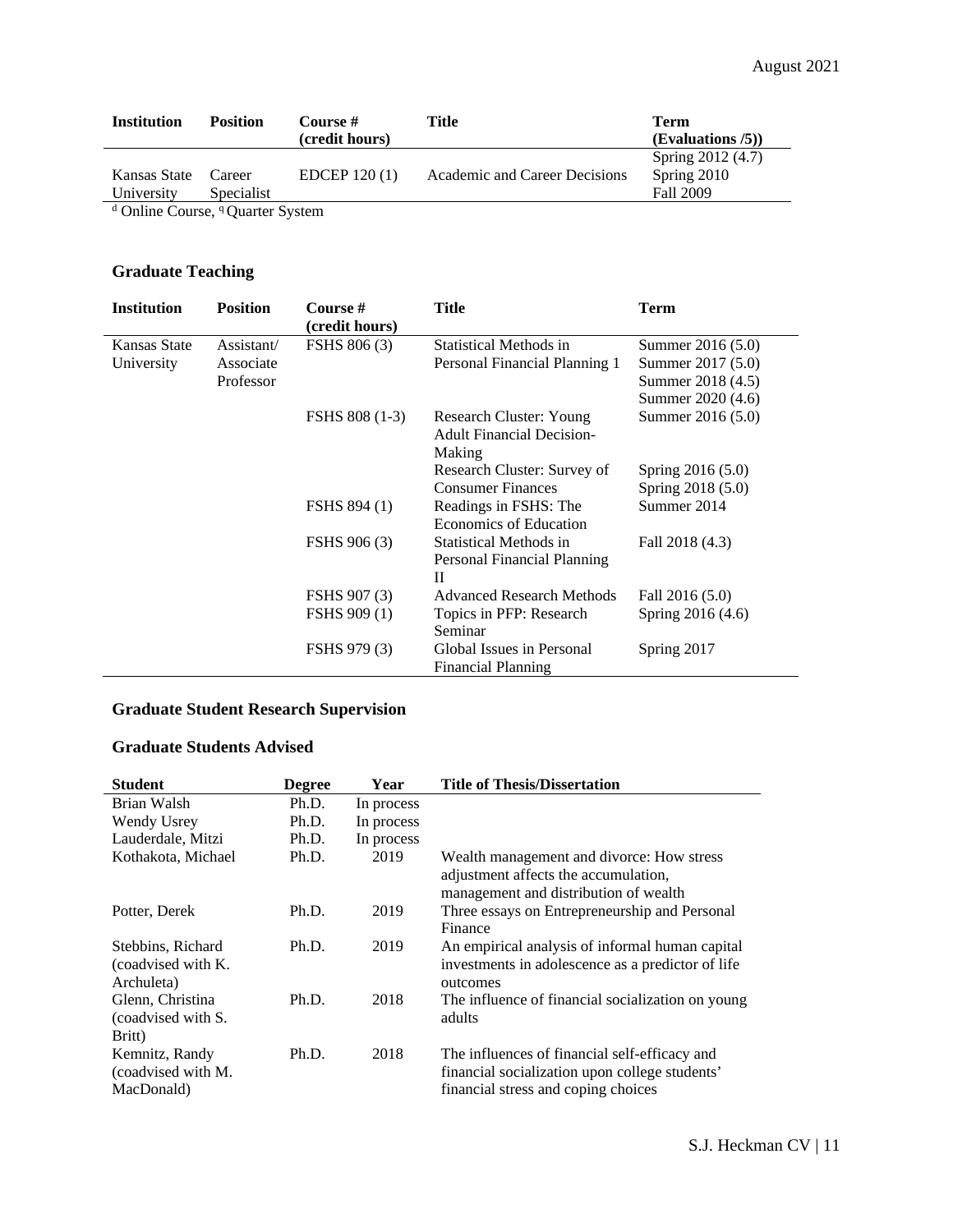| <b>Student</b>       | <b>Degree</b> | Year | <b>Title of Thesis/Dissertation</b>                                 |
|----------------------|---------------|------|---------------------------------------------------------------------|
| Jayne, David         | Ph.D.         | 2020 | A comparison of retirement saving behavior                          |
|                      |               |      | between active duty military members and                            |
|                      |               |      | civilians                                                           |
| Magwegwe, Frank      | Ph.D.         | 2020 | Financial strain and worry about retirement                         |
|                      |               |      | income adequacy                                                     |
| Anderson, NaRita     | Ph.D.         | 2019 | Do financial knowledge, financial risk tolerance,                   |
|                      |               |      | and uncertainty regarding future                                    |
|                      |               |      | long-term care need influence long-term care                        |
|                      |               |      | insurance ownership by baby boomers?                                |
| Preece, Gloria       | Ph.D.         | 2019 | Understanding on-time mortgage payment history                      |
|                      |               |      | in the wake of the 2007 financial crisis: an                        |
|                      |               |      | application of the responsible financial actions                    |
|                      | Ph.D.         | 2019 | index<br>Student loan debt use and awareness: A social              |
| Stutz, Kristen       |               |      |                                                                     |
| Todd, Timothy        | Ph.D.         | 2019 | learning approach<br>Behavioral economics and the impact of message |
|                      |               |      | framing on financial planning intentions                            |
| Anderson, Somer      | Ph.D.         | 2019 | Mortgage debt and retirement transition decisions                   |
| Lurtz, Meghaan       | Ph.D.         | 2019 | How does scarcity uniquely inform the financial                     |
|                      |               |      | motives and outcomes of middle-class, non-retired                   |
|                      |               |      | households?                                                         |
|                      |               |      | Investigating offenders' post-release financial                     |
| Mielitz, Katherine   | Ph.D.         | 2018 | intentions                                                          |
| Le, Vincent          | Ph.D.         | 2018 | Household risk preference and homeownership                         |
|                      |               |      | decisions                                                           |
| Schink, Gregory H.G. | Ph.D.         | 2018 | Self-regulation of wealth                                           |
| Rodermund, Robert    | Ph.D.         | 2018 | The influence of present and future time                            |
|                      |               |      | perspective on financial net worth                                  |
|                      |               |      |                                                                     |

#### **Membership on Graduate Student Thesis/Dissertation Committees**

### **HONORS & RECOGNITIONS**

#### Professional Recognitions

- Academy of Financial Services, Best Paper Award for "Analyzing retirement savings decisions of households with student loans." (with Walsh, 2020)
- Best Paper in Personal Finance/Consumer Economics in *Family and Consumer Science Research Journal* for "Parental financial socialization: Is too much help leading to debt ignorance among college students?" (with Letkiewicz, Lim and Montalto, 2019)
- CFP Board Academic Research Colloquium, Northwestern Mutual Best Paper Award Insurance / Risk Management for "The financial impact and duration of disability across the lifespan." (with Strother, 2017)
- ACCI CFP Board's Best Financial Planning Paper Award for "Exploring the demand for seeking financial advice: The role of financial literacy*.*" (with Seay, Letkiewicz, and Kim, 2016)
- FPA Best Applied Research Award for "Financial Catastrophes Due to Disability: Which households are most at risk?" (2015)
- ACCI National Endowment for Financial Education Best Paper Award for "Loans, homes, and retirement: A study of young Americans." (with Letkiewicz and Lim, 2014)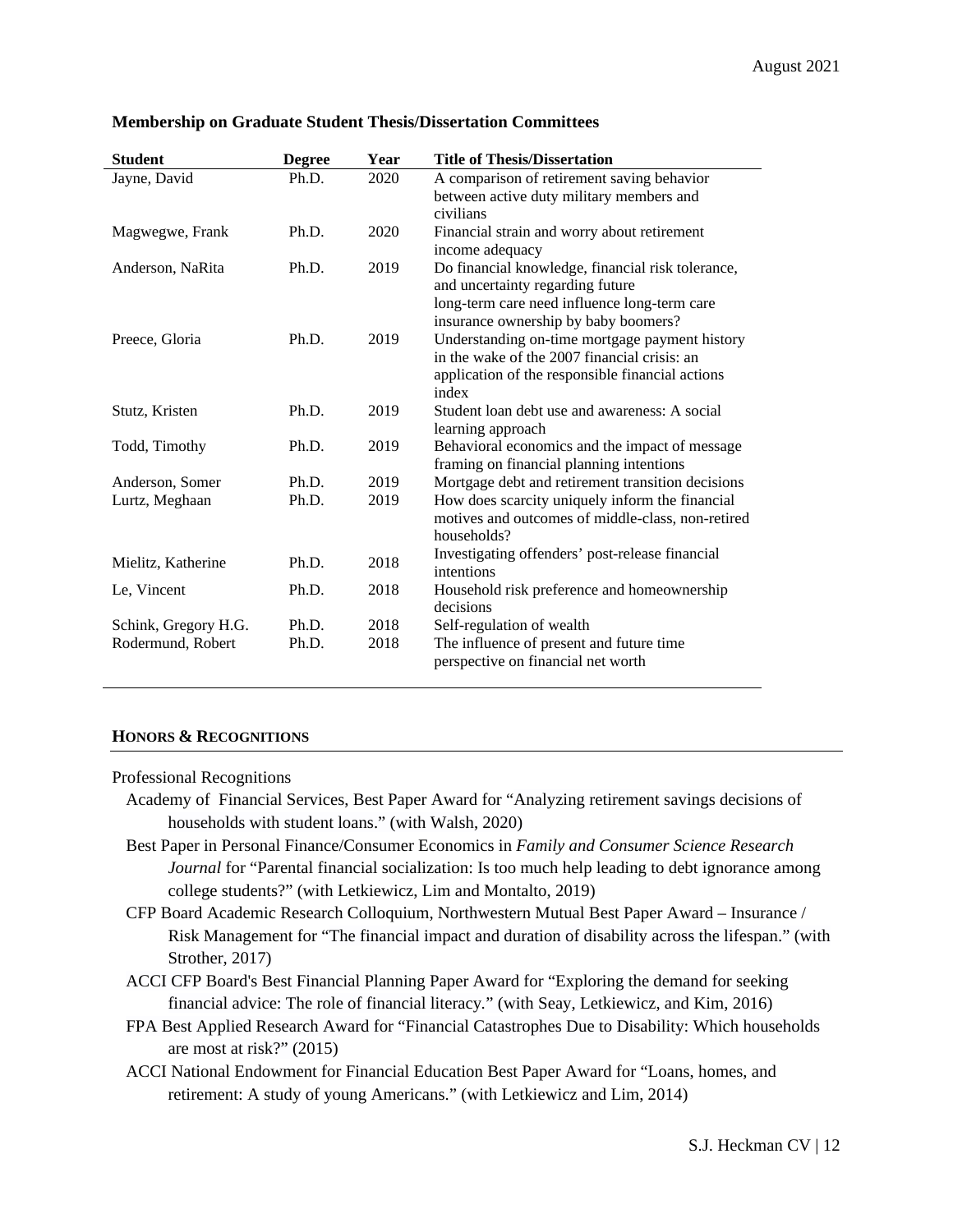| Media Recognition                                                                                     |                  |
|-------------------------------------------------------------------------------------------------------|------------------|
| Financial Advisor Magazine (February 5, 2016). Financial advisors should consider clients' disability |                  |
| risk.                                                                                                 |                  |
| Financial Advisor Magazine (November 1, 2017). The professors revolutionizing financial planning.     |                  |
| The Ohio State University                                                                             |                  |
| Department of Human Sciences, Graduate Student Excellence Award                                       | 2014             |
| Department of Human Sciences, Consumer Sciences Dissertation Research Award                           | 2013             |
| Department of Human Sciences Graduate Teaching Award                                                  | 2013             |
| Department of Human Sciences Graduate Research Award, Honorable Mention                               | 2013             |
| Office of Disability Services, Recognition for Service and Support to Students                        | 2013             |
| Department of Consumer Sciences, Thesis Research Award                                                | 2012             |
| Department of Consumer Sciences Graduate Teaching Award                                               | 2012             |
| University Fellowship                                                                                 | $2010 - 2011$    |
|                                                                                                       |                  |
| Kansas State University                                                                               |                  |
| College of Human Ecology Outstanding Senior                                                           | 2010             |
| Presidential Scholarship                                                                              | $2006 - 2010$    |
| PROFESSIONAL ASSOCIATIONS                                                                             |                  |
| <b>American Council on Consumer Interests</b>                                                         | $2012$ – Present |
| <b>Financial Planning Association</b>                                                                 | $2014 -$ Present |
| Society of Financial Service Professionals                                                            | $2014$ – Present |
| National Association of Personal Financial Advisors                                                   | $2017$ – Present |
| Association for Financial Counseling and Planning Education                                           | $2015 - 2017$    |
| Academy of Financial Services                                                                         | $2012 - 2018$    |
|                                                                                                       |                  |
|                                                                                                       |                  |

## **PROFESSIONAL SERVICE**

| <b>Editorial Service</b>                                                                 |
|------------------------------------------------------------------------------------------|
| Academic Editor, Journal of Financial Planning (2020 – present)                          |
| Editorial Board, Journal of Consumer Affairs (2020 – present)                            |
| Editorial Board, Financial Planning Review (2019 – present)                              |
| Editorial Board, Journal of Financial Counseling and Planning (2017 – present)           |
| Ad Hoc Referee Service:                                                                  |
| Journal of Consumer Affairs, Journal of Financial Counseling and Planning, Family &      |
| Consumer Sciences Research Journal, Journal of Financial Therapy, Marriage and Family    |
| Review, Journal of Economic Surveys, Journal of Family and Economic Issues, Financial    |
| Planning Review, Journal of Black Studies, Family Relations, Children and Youth Services |
| Review, Journal of Academy of Business Education, Review of Economics of the Household,  |
| <b>Review of Black Political Economy</b>                                                 |